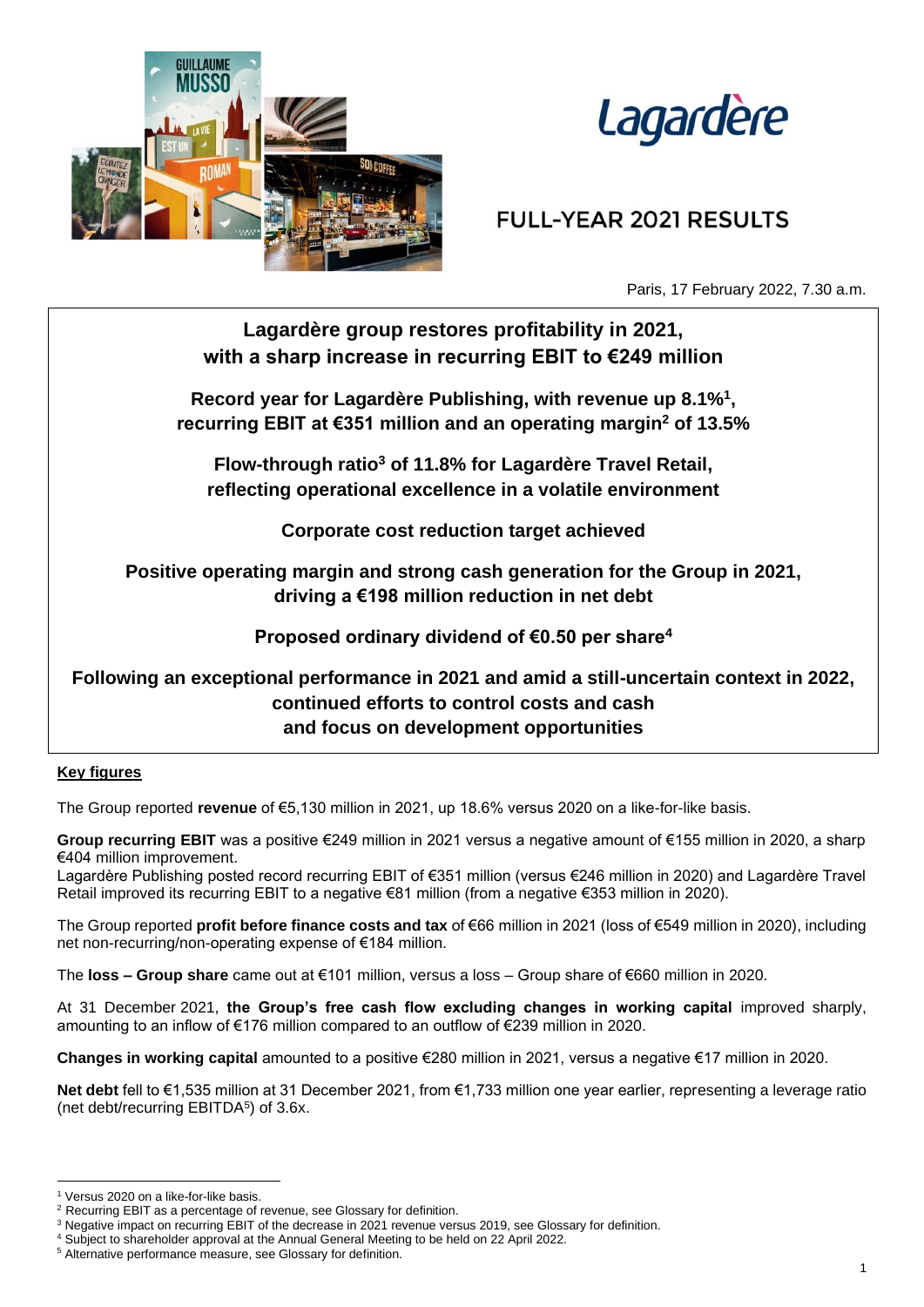*On 16 February 2022, the Board of Directors met to approve the 2021 parent company and consolidated financial statements. The Group's consolidated financial statements have been audited. The audit report will be signed off once the specific verifications have been completed.*

# **I. REVENUE AND RECURRING EBIT**

### **REVENUE**

**Revenue for the Lagardère group came in at €5,130 million for 2021, up 15.6% as reported and up 18.6% like for like.** The difference between consolidated and like-for-like data is essentially attributable to a €29 million unfavourable currency impact, mainly in connection with the US dollar. The €78 million negative scope effect relates chiefly to the impact of the disposal of Lagardère Studios and the acquisitions of Workman Publishing and Laurence King Publishing.

|                         | Revenue (€m) |       | Change<br>vs. 2020 (%) |               | Change<br>vs. 2019 (%) |
|-------------------------|--------------|-------|------------------------|---------------|------------------------|
|                         | 2020         | 2021  | reported               | like for like | like for like          |
| Lagardère Publishing    | 2,375        | 2,598 | $+9.4$                 | $+8.1$        | $+7.3$                 |
| Lagardère Travel Retail | 1,720        | 2,290 | $+33.1$                | $+34.3$       | $-46.1$                |
| Other Activities*       | 229          | 242   | $+5.7$                 | $+6.9$        | $-15.2$                |
| <b>Target scope</b>     | 4,324        | 5,130 | $+18.6$                | $+18.6$       | $-26.5$                |
| Non-retained scope**    | 115          |       | N/A                    | ۰             |                        |
| <b>LAGARDÈRE</b>        | 4,439        | 5,130 | $+15.6$                | $+18.6$       | $-26.5$                |

\* *Lagardère News (*Paris Match, Le Journal du Dimanche*, Europe 1, Virgin Radio, RFM and the Elle brand licence), the Entertainment businesses, and the Group Corporate function.*

*\*\* Including Lagardère Studios and excluding Lagardère Sports, classified as a discontinued operation in accordance with IFRS 5.*

### **GROUP RECURRING EBIT**

Group recurring EBIT totalled €249 million, a €404 million improvement on the figure recorded in 2020.

|                         | Group recurring EBIT (€m) |      |        |
|-------------------------|---------------------------|------|--------|
|                         | 2020                      | 2021 | Change |
| Lagardère Publishing    | 246                       | 351  | $+105$ |
| Lagardère Travel Retail | (353)                     | (81) | $+272$ |
| Other Activities*       | (47)                      | (21) | $+26$  |
| <b>Target scope</b>     | (154)                     | 249  | $+403$ |
| Non-retained scope**    | (1)                       |      | $+1$   |
| <b>LAGARDÈRE</b>        | (155)                     | 249  | $+404$ |

\* *Lagardère News (*Paris Match, Le Journal du Dimanche*, Europe 1, Virgin Radio, RFM and the Elle brand licence), the Entertainment businesses, and the Group Corporate function.*

*\*\* Including Lagardère Studios and excluding Lagardère Sports, classified as a discontinued operation in accordance with IFRS 5.*

### ⚫ **Lagardère Publishing**

#### **Revenue**

**Revenue totalled €772 million for fourth-quarter 2021**, up 10.3% as reported and up 4.7% like for like. The difference is chiefly attributable to a €24 million positive scope effect linked to the acquisition of Workman Publishing, and to a €16 million positive currency impact resulting chiefly from the depreciation of the pound sterling.

**Revenue came in at €2,598 million for full-year 2021**, up 9.4% as reported and up 8.1% like for like. In a buoyant market context and on the back of successful publications for all ages in all geographic areas and market segments, the division's revenue rose to historic levels.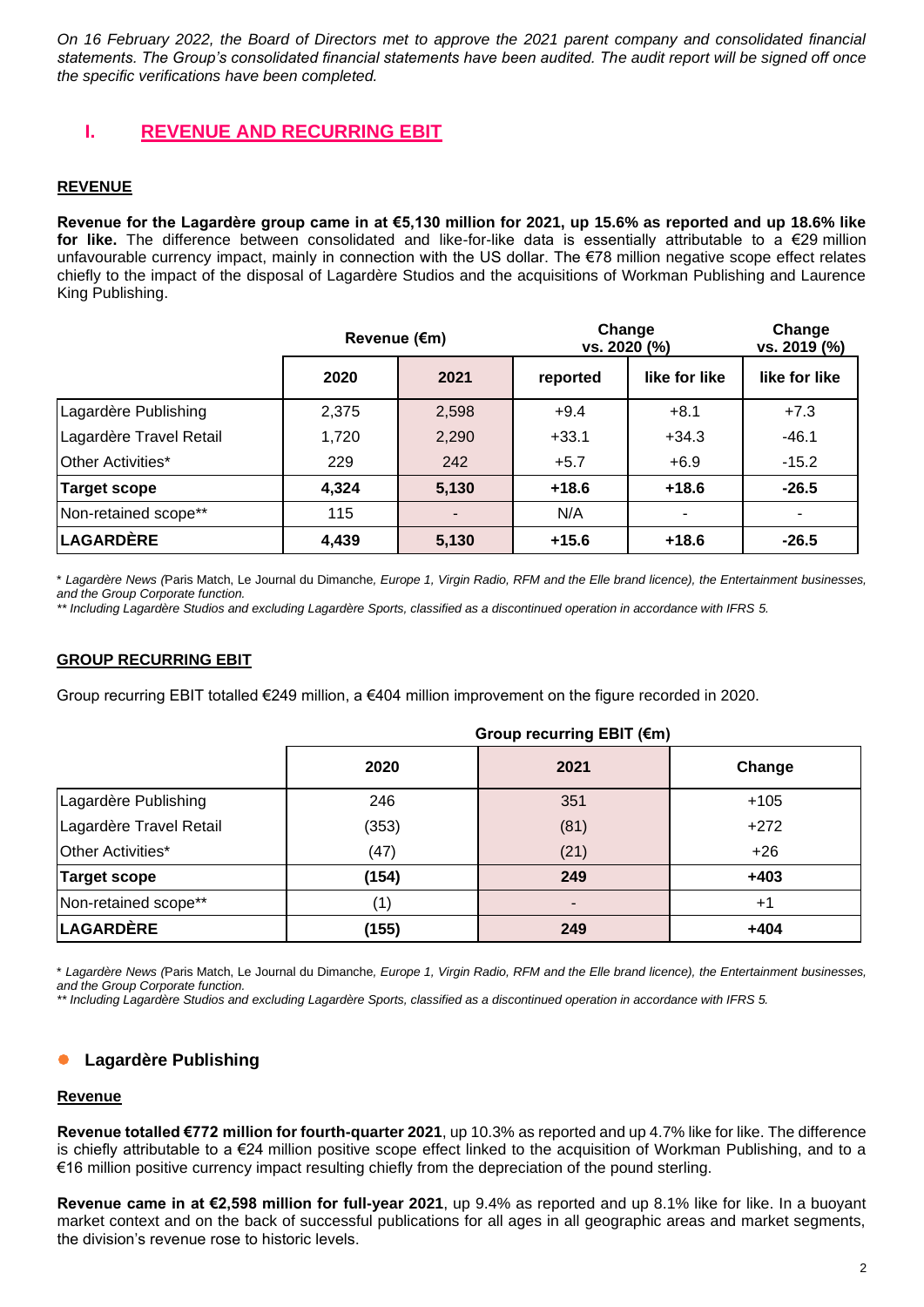The figures below are presented on a like-for-like basis.

In France, revenue for the division leapt by 13.8% in 2021. General Literature sales were driven by a host of successful titles across all of the publishing houses, and Illustrated Books also saw strong growth during the year, especially Lifestyle and Youth Works such as manga and graphic novels (with the publication of *Asterix and the Griffin* in October and the success of the *Attack of the Titans* series at Pika*)*. Reader demand for these publications also boosted Distribution revenue with third-party publishers. As expected, Education was the only segment on the retreat, due to the lack of curriculum reform.

In the United Kingdom, the 2.5% increase on the exceptional prior-year revenue performance was driven by front and backlist momentum in Youth Works and Adult Trade titles.

In the United States, sustained growth of 3.7% was achieved on the back of major editorial successes in 2020, driven by a favourable release schedule and hit titles in the Youth Works segment. Distribution activities also benefited from a dynamic third-party publisher market.

In Spain/Latin America, revenue grew by 5.0% thanks to brisk momentum in Spain – especially in the Trade segment, underpinned by the release of *Asterix and the Griffon* – and to the upturn in sales in the second half of the year in Mexico.

Revenue from sales of Partworks surged by 13.9%, thanks to successful backlist collections and new releases in the first half of 2021 in all geographic areas.

Following an exceptionally strong year for digital formats due to successive full lockdowns, E-books accounted for 7.7% of total Lagardère Publishing revenue in 2021, while digital audio books represented 3.8% of revenue (9.5% and 4.3%, respectively in 2020).

### **Recurring EBIT**

**Lagardère Publishing reported €351 million in recurring EBIT** with an operating margin of 13.5%, up sharply by €105 million on 2020, a near-43% increase. This record margin was driven by business growth, a favourable sales mix and disciplined cost control.

## ⚫ **Lagardère Travel Retail**

### **Revenue**

**Revenue totalled €749 million for fourth-quarter 2021**, leaping by 97.1% as reported and by 94.1% like for like. The difference is attributable to a €11 million positive currency effect.

**Revenue came in at €2,290 million for full-year 2021**, up 33.1% as reported and up 34.3% like for like. The currency effect reduced revenue by €21 million.

The figures below are presented on a like-for-like basis.

In France, revenue for the division jumped by 25.7% year on year (55.4% lower than 2019) thanks to the gradual pick-up in national and regional travel as restrictions were eased.

The EMEA region (excluding France) advanced by 18.8% year on year (50.5% lower than 2019) also under the impetus of the partial resumption of travel, led by countries with large domestic networks, especially rail stations (Romania, Czech Republic and Bulgaria).

North America recorded steep revenue growth of 72.5% year on year (31.7% lower than 2019), driven by the recovery in domestic air traffic which gathered pace throughout the year.

Asia-Pacific revenue was up 28.7% year on year (43.6% lower than 2019), thanks to sharp 63.4% growth in China<sup>6</sup> lifted by consumer demand and network expansion, which more than offset the decline in sales in the Pacific region in the wake of border closures.

<sup>6</sup> Mainland China and Hong Kong.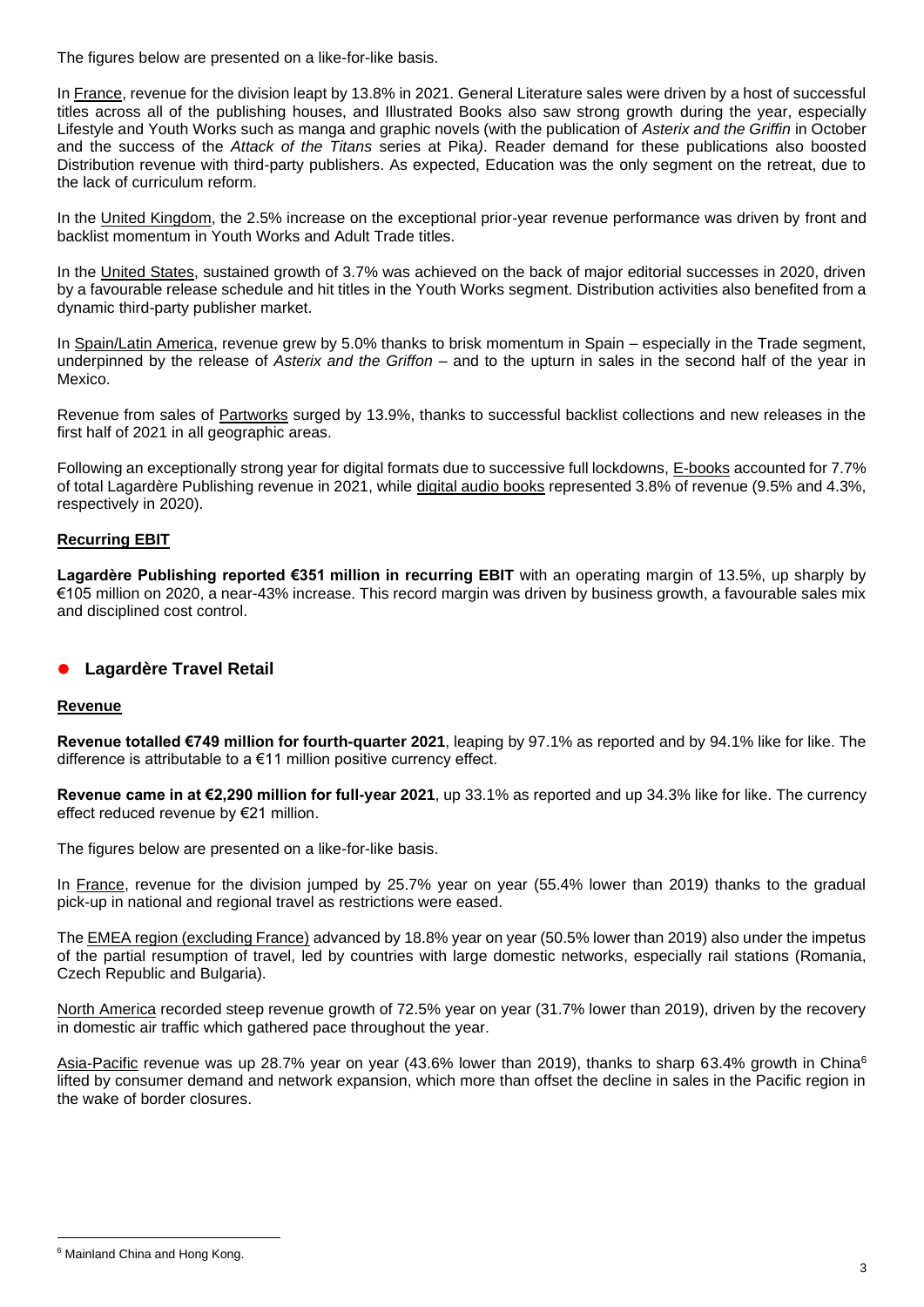### **Recurring EBIT**

**Lagardère Travel Retail reported a negative €81 million in recurring EBIT**, an improvement of €272 million on 2020, with the flow-through ratio<sup>7</sup> standing at 11.8% versus 2019 on a reported basis. The better-than-expected performance<sup>8</sup> reflects the major efforts undertaken by the division over the period to control its costs and optimise opening hours when stores reopened.

Costs were slashed by €1,698 million in 2021 compared to 2019. The decrease in the cost base included a €563 million reduction in fixed costs – of which €381 million relating to fixed lease payments for concessions – mainly by renegotiating terms on concessions, adapting point-of-sale operations in line with air traffic trends, adjusting payroll costs and cutting other overhead costs.

### ⚫ **Other Activities**

#### **Revenue**

**Revenue came in at €70 million for fourth-quarter 2021**, up 7.7% as reported and up 11.2% like for like, with the scope effect linked to the sale of a local radio station in Germany.

**Revenue totalled €242 million for full-year 2021**, up 5.7% as reported and up 6.9% like for like compared to 2020.

Lagardère News sales were up 4.5%. Press revenue advanced by 2.9%, driven by a good advertising performance. Elle licensing activities were up by 19.1%, benefiting from the easing of restrictions in various countries, coupled with international advertising campaigns and a more diverse revenue stream.

On the other hand, Radio revenue edged back by 1.7% due to lower audience figures resulting from the trend towards home working.

### **Recurring EBIT**

**Other Activities posted negative recurring EBIT of €21 million**, a €26 million year-on-year improvement that was mainly attributable to the more favourable business environment and cost-cutting measures still in place.

As announced, **corporate costs** were reduced significantly to €45 million in 2021, representing a €25 million decrease compared to 2019.

# **II. MAIN INCOME STATEMENT ITEMS**

| €m                                             | 2020  | 2021           |
|------------------------------------------------|-------|----------------|
| Revenue                                        | 4,439 | 5,130          |
| <b>Group recurring EBIT</b>                    | (155) | 249            |
| Income (loss) from equity-accounted companies* | (58)  |                |
| Non-recurring/non-operating items              | (319) | (159)          |
| Impact of IFRS 16 on concession agreements**   | (17)  | (25)           |
| Profit (loss) before finance costs and tax     | (549) | 66             |
| Finance costs, net                             | (76)  | (64)           |
| Interest expense on lease liabilities          | (74)  | (68)           |
| Profit (loss) before tax                       | (699) | (66)           |
| Income tax benefit (expense)                   | 31    | (22)           |
| Profit (loss) from discontinued operations     | (20)  | $\overline{2}$ |
| Profit (loss) for the year                     | (688) | (86)           |
| Minority interests                             | (28)  | 15             |
| Profit (loss) - Group share                    | (660) | (101)          |

*\* Before impairment losses.*

*\*\* Including gains and losses on leases.*

<sup>7</sup> Negative impact on recurring EBIT of the decrease in 2021 revenue versus 2019, see Glossary for definition.

<sup>8</sup> The anticipated 2021 flow-through ratio was "within a range of 12% to 15%" (see third-quarter 2021 revenue release, dated 28 October 2021).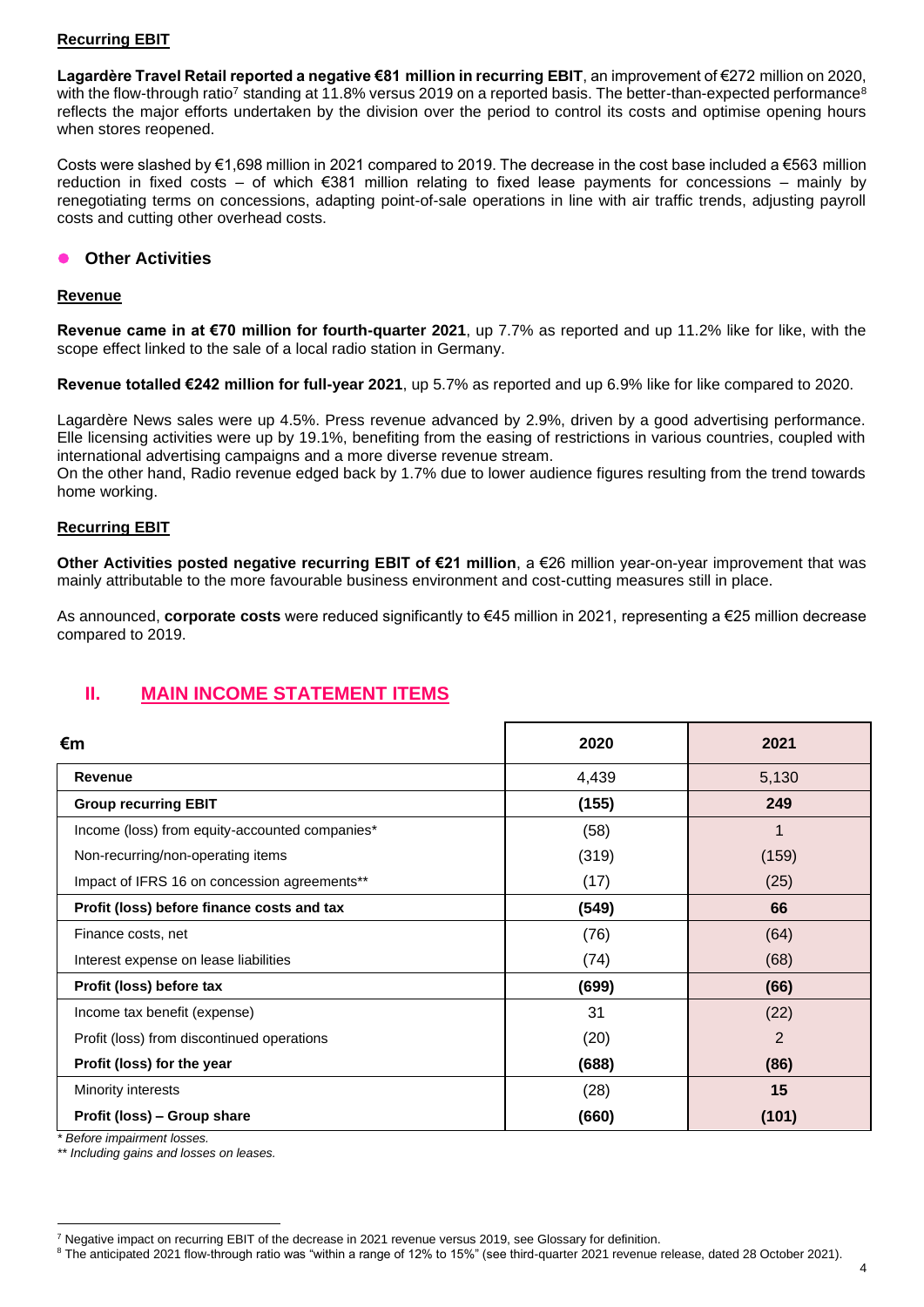**Income from equity-accounted companies** came in at €1 million in 2021, versus a loss of €58 million in 2020, with the improved performance stemming from the gradual business recovery at Lagardère Travel Retail, particularly Société de Distribution Aéroportuaire, Relay@ADP and Lagardère & Connexions.

**Non-recurring/non-operating items** amounted to a net expense of €159 million for the year, compared to €319 million in 2020, and included:

- €17 million in **impairment losses against property, plant and equipment and intangible assets**, including €15 million at Lagardère Travel Retail, mainly due to point-of-sale closures, the non-renewal and termination of concessions, particularly in the United States, and €2 million concerning the impairment of Casino de Paris goodwill at Lagardère Live Entertainment;
- €115 million in **amortisation of intangible assets and costs attributable to acquisitions and disposals**, including €101 million for Lagardère Travel Retail, mainly relating to concession agreements in North America (Paradies Lagardère, HBF and Vino Volo), Italy (Rome airport and Airest) and Belgium (IDF); and €14 million for Lagardère Publishing;
- €44 million in **restructuring costs**, including €33 million for Other Activities in connection with the costs of converting Lagardère SCA into a joint-stock company, and reorganisation costs at Lagardère News, Lagardère Publishing (€9 million) and Lagardère Travel Retail (€2 million);
- a net €17 million **gain on disposals**, corresponding mainly to the sale of minority interests in Glénat and J'ai Lu by Lagardère Publishing.

The application of **IFRS 16 on concession agreements** (including gains and losses on leases) had a €25 million negative impact, of which a negative €30 million at Lagardère Travel Retail (including gains and losses on leases). This includes the straight-line depreciation of right-of-use assets, partially offset by proceeds from some of the reductions in fixed lease payments negotiated in 2021.

**Net finance costs** amounted to €64 million in 2021, down on the 2020 figure despite the higher cost of debt resulting from the refinancing carried out in late 2020 and October 2021. The improvement in this caption reflects the receipt of dividends from non-consolidated investments in 2021 and the fact that the impairment losses recognised on loans at Lagardère Travel Retail in the comparative year did not recur in 2021.

**Interest expense on lease liabilities** represented €68 million in 2021, versus €74 million in 2020. The €6 million decrease in this item resulted from the decrease in lease liabilities at Lagardère Travel Retail further to lease renegotiations.

In 2021, **income tax expense** amounted to €22 million, an increase of €53 million compared to 2020, further to the business recovery in all geographic areas, especially in the United States**.** In 2020, income tax expense also included deferred tax income arising on tax losses for the period and impairment losses against concession agreements at Lagardère Travel Retail.

In 2021, the €2 million **profit from discontinued operations** includes changes in provisions for vendor warranties and the outstanding balance of costs related to the sale of Lagardère Sports. In 2020, this item included the disposal losses and earnings at Lagardère Sports up until its sale in April 2020.

#### **Taking account of all these items, the loss for the year came out at €86 million, including €101 million attributable to the Group**.

Profit attributable to minority interests was €15 million for 2021 versus a loss of €28 million in 2020. The year-on-year change chiefly reflects the sharp rebound in Lagardère Travel Retail's earnings.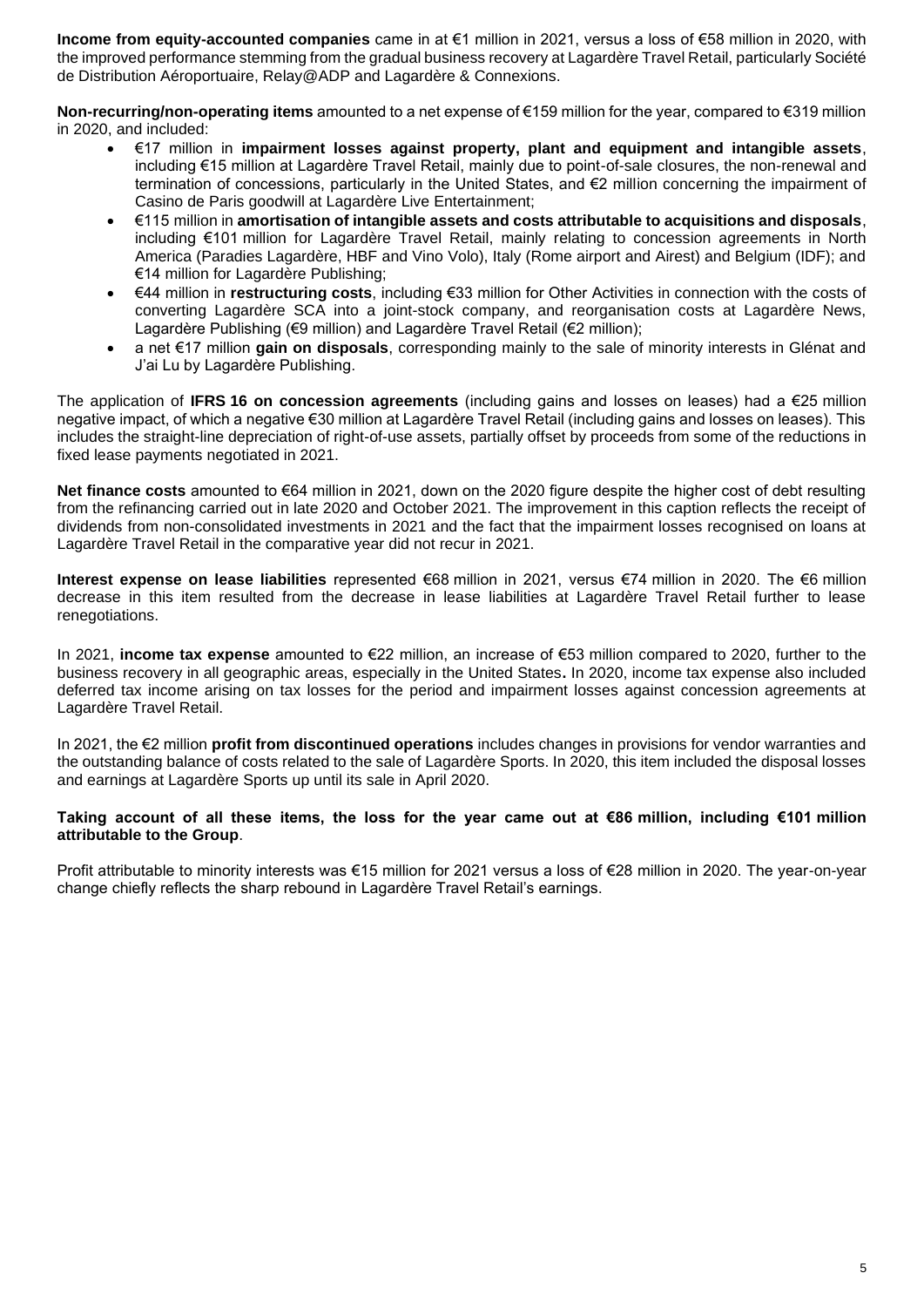### **ADJUSTED PROFIT (LOSS) – GROUP SHARE**

**Adjusted profit – Group share** (excluding non-recurring/non-operating items) was €62 million, versus an adjusted loss – Group share of €330 million in 2020.

| $(\epsilon m)$                                                                                                                       | 2020   | 2021   |
|--------------------------------------------------------------------------------------------------------------------------------------|--------|--------|
| Profit (loss) for the year                                                                                                           | (688)  | (86)   |
| <b>Restructuring costs</b>                                                                                                           | $+55$  | $+44$  |
| Gains/losses on disposals                                                                                                            | $+7$   | $-17$  |
| Impairment losses on goodwill, property, plant and<br>equipment, intangible assets and investments in equity-<br>accounted companies | $+151$ | $+17$  |
| Amortisation of acquisition-related intangible assets and<br>other acquisition-related expenses                                      | $+106$ | $+115$ |
| Impact of IFRS 16 on concession agreements                                                                                           | $+74$  | $+78$  |
| Tax effects on the above items                                                                                                       | $-70$  | $-58$  |
| Profit (loss) from discontinued operations                                                                                           | $+20$  | $-2$   |
| <b>Adjusted profit (loss)</b>                                                                                                        | $-345$ | 91     |
| o/w attributable to minority interests                                                                                               | $+15$  | $-29$  |
| Adjusted profit (loss) - Group share*                                                                                                | (330)  | 62     |

*\* Alternative performance measure, see definition at the end of the press release.*

# **III. OTHER FINANCIAL INFORMATION**

### **CASH FLOW FROM (USED IN) OPERATIONS AND INVESTING ACTIVITIES**

| $(\epsilon m)$                                                                                 | 2020  | 2021  |
|------------------------------------------------------------------------------------------------|-------|-------|
| Cash flow from (used in) operations before changes in<br>working capital and income taxes paid | (32)  | 337   |
| Changes in working capital                                                                     | (17)  | 280   |
| Income taxes paid                                                                              | (38)  | (38)  |
| Cash flow from (used in) operations                                                            | (87)  | 579   |
| Purchases/disposals of property, plant and equipment and<br>intangible assets                  | (169) | (123) |
| lFree cash flow*                                                                               | (256) | 456   |
| o/w free cash flow excluding changes in working capital*                                       | (239) | 176   |
| Purchases of investments                                                                       | (36)  | (279) |
| Disposals of investments                                                                       | 101   | 89    |
| Cash flow from (used in) operations and investing<br>lactivities                               | (191) | 266   |

*\* Alternative performance measure, see definition at the end of the press release.*

**Cash flow from operations** amounted to an inflow of €337 million, versus an outflow of €32 million in 2020.

The **change in working capital** was an inflow of €280 million, compared with an outflow of €17 million in 2020, and included a no-recourse sale of receivables in December 2021, which had a positive €182 million impact on the year. The improvement was also driven by working capital optimisation measures and an upturn in business at Lagardère Travel Retail, which led to a sharp rise in trade payables.

**Taxes paid** represented €38 million in 2021 and remained stable compared to 2020, thanks to the utilisation of loss carryforwards, primarily in the United States.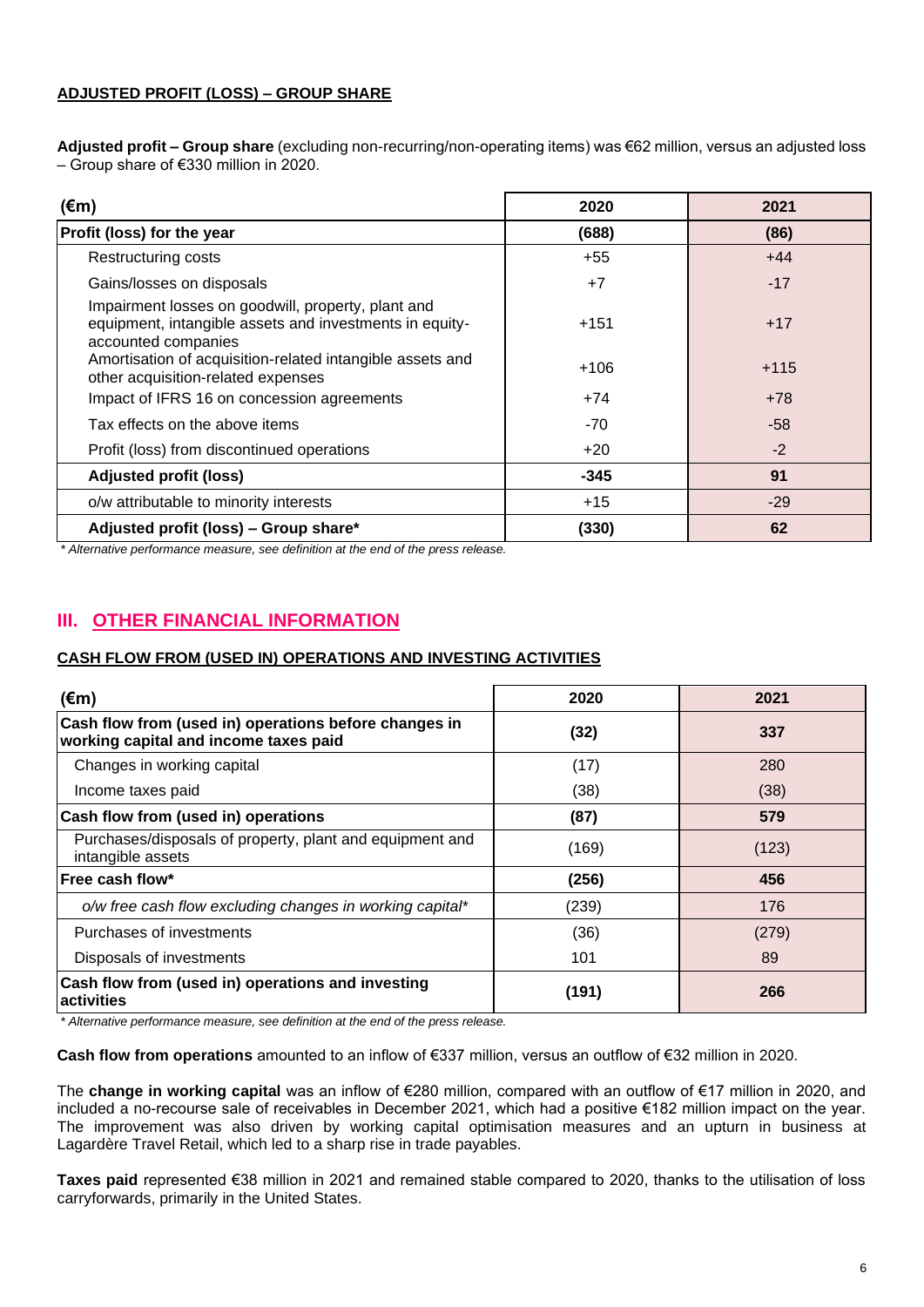**Purchases and disposals of property, plant and equipment and intangible assets** represented a net outflow of €123 million. Purchases totalled €136 million, a considerable €34 million less than in 2020. The reduction chiefly concerned Lagardère Travel Retail (€29 million), which strictly controlled investment expenditure amid the volatile environment. Investments at Lagardère Travel Retail amounted to €92 million, mainly reflecting investments in IT systems and expansion in China. The bulk of the balance reflected the €38 million in outflows at Lagardère Publishing, which invested in logistics and information systems projects.

The **Group's free cash flow** amounted to an inflow of €456 million in 2021, versus an outflow of €256 million in 2020. This sharp improvement is mainly the result of the more favourable business environment and positive working capital dynamic over the period.

**Purchases of investments** amounted to €279 million in 2021, mainly in connection with the acquisitions of Workman Publishing and Hiboutatillus by Lagardère Publishing, and the capital increase for the Société de Distribution Aéroportuaire joint venture at Lagardère Travel Retail. In 2020, acquisition of investments represented an outflow of €36 million and chiefly concerned Lagardère Publishing's acquisition of Le Livre Scolaire and Laurence King Publishing. **Disposals of investments** amounted to €89 million, and mainly included the collection of the balance of the AFC loan (disposal of Lagardère Sports at Other Activities), and the divestments of interests in J'ai Lu and Glénat by Lagardère Publishing. In 2020, this item mainly included the disposals of Lagardère Studios and Lagardère Sports.

In all, **cash flow from operations and investing activities** represented a net inflow of €266 million in 2021, compared with a net outflow of €191 million in 2020.

# **IV. LIQUIDITY**

**The Group's liquidity position is solid**, with €2,039 million in available liquidity (available cash and short-term investments reported on the balance sheet totalling €937 million and an undrawn amount on the revolving credit facility of €1,102 million).

The covenants of the revolving credit facility were therefore met at 31 December 2021.

# **V. KEY EVENTS SINCE 28 OCTOBER 2021**

### **Full early repayment of €465 million state-backed loan**

On **8 December 2021**, in line with its active and prudent financing policy, Lagardère SA repaid the full amount outstanding under the €465 million government-backed loan granted on 31 December 2020.

The repayment was made primarily using the remaining proceeds of the €500 million bond issue maturing in 2027, which was successfully placed in October 2021.

#### **Vivendi SE brings forward the acquisition of Amber Capital's entire interest in Lagardère SA and the launch of a public tender offer**

The Company duly acknowledged the **9 December 2021** announcement by Vivendi SE of its intention to bring forward the process of acquiring Amber Capital's interest and the resulting launch of a mandatory tender offer, prior to obtaining the requisite regulatory clearance, in particular from the European Commission and ARCOM, the French broadcasting regulator (formerly CSA), it being specified that Vivendi will not exercise the voting rights attached to the shares acquired from Amber Capital or in the context of the public offer and will therefore hold 22.29% of the Company's theoretical voting rights until the competition authorities clear the takeover. Further the acquisition of Amber Capital's interest on **16 December 2021**, Vivendi SE confirmed that in February 2022, it would file a tender offer for all Lagardère SA shares at a price of €24.10 per share, corresponding to the price paid to Amber Capital.

### **The Board of Directors of Lagardère SA appoints an** *ad hoc* **Committee**

On **17 December 2021**, in the context of the proposed takeover bid announced by Vivendi SE, the Board of Directors of the Company appointed an *ad hoc* Committee from among its members, comprising: Véronique Morali, independent member, also appointed Committee Chair; Valérie Bernis, independent member; Nicolas Sarkozy, independent member; Pascal Jouen, member representing employees; and Arnaud Lagardère, Chairman and Chief Executive Officer of the Company. Pierre Leroy, Board Advisor, also takes part in meetings of the *ad hoc* Committee in an advisory capacity.

In accordance with the regulations in force, the *ad hoc* Committee is responsible for monitoring the process, and will notably assist the Board of Directors in preparing the reasoned opinion on the offer that it will be required to issue at the appropriate time, to be included in the Company's draft offer document in response to be filed with the French financial markets authority (*Autorité des marchés financiers* – AMF).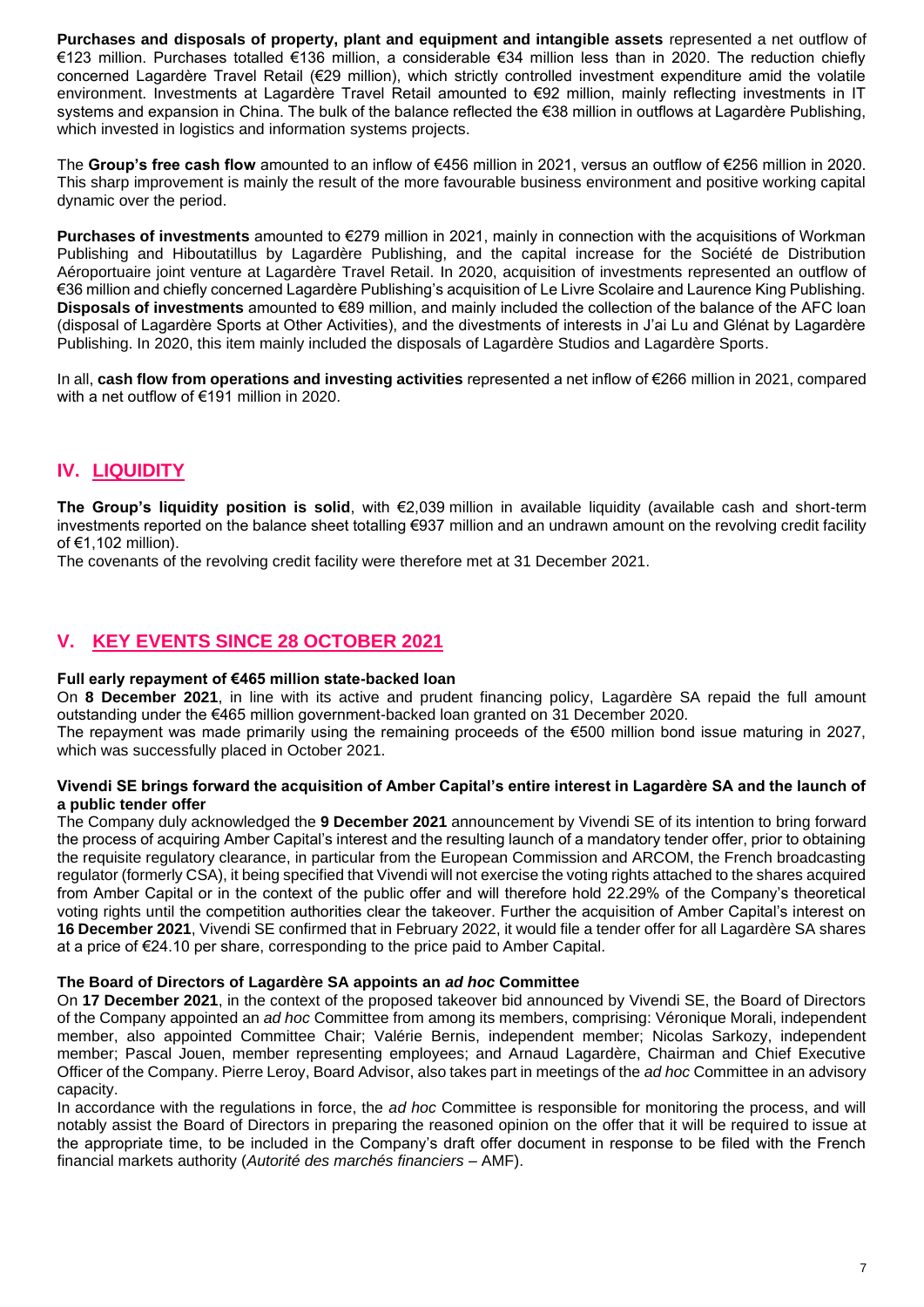### **Lagardère Publishing's raises profitability outlook for full-year 2021**

On **20 December 2021**, the Company raised the 2021 operating margin guidance for Lagardère Publishing to around 13.5% from its previous estimation of around 12%.

The upgrade was based on the expected impact of Lagardère Publishing's sales momentum and favourable sales mix on profitability being greater than previously anticipated in the context of the continuing health crisis.

### **Appointment of Eight Advisory as independent expert to the Board of Directors of Lagardère SA**

On **21 December 2021**, the Board of Directors of the Company decided, on the proposal of the Committee, to appoint the firm Eight Advisory as independent expert represented by Geoffroy Bizard, who is conducting the engagement with the support of Alexis Karklins-Marchay. The independent expert is tasked with drawing up a report including a fairness opinion on the financial terms and conditions of the proposed offer (in accordance with article 261-1 I of the General Regulation of the AMF). The *ad hoc* Committee is overseeing the independent expert's work.

### **Appointment of Pauline Hauwel as Group Secretary General**

On **4 January 2022**, the Company announced the appointment of Pauline Hauwel as Group Secretary General, succeeding Pierre Leroy, who held the position in addition to his duties as Co-Managing Partner and then Deputy Chief Executive Officer.

Previously Deputy Secretary General, Pauline Hauwel reports to General Management and is overseeing the following corporate functions of Lagardère: governance, legal, corporate communications, CSR, risk, compliance and internal control, real estate, and IT.

She has been a member of the Executive Committee since 2021 and is currently Secretary to Lagardère SA's Board of Directors of Lagardère SA.

### **Cooptation of René Ricol as an independent director**

At its meeting on **16 February 2022**, the Board of Directors, on the recommendation of the Appointments, Remuneration and CSR Committee, unanimously decided to co-opt René Ricol as an independent director, to replace Joseph Oughourlian.

All the directors are delighted to welcome on board René Ricol. His exceptional career, undeniable expertise, particularly in finance and strategy, and in-depth knowledge of the Lagardère group and its business sectors will be assets for the Board of Directors and for the Group as a whole.

# **VI. OUTLOOK**

The effects of the health crisis and gradual easing of restrictions, the timing of which remains uncertain due to the various emerging Covid-19 variants, are different for Lagardère Publishing and Lagardère Travel Retail. Amid the current environment, Lagardère is pressing ahead with its Group-wide cost cutting and cash control efforts, while remaining alert to development opportunities.

### ⚫ **Lagardère Publishing**

As the health situation gradually improves and cultural activities resume, book sales are likely to be less buoyant in 2022, a year that will also be marked by the absence of curriculum reform in France and of an *Asterix.* Thanks in particular to the integration of the acquisitions completed in 2021 (mainly Workman Publishing) and a new round of curriculum reforms in Spain, however, consolidated revenue<sup>9</sup> at Lagardère Publishing is expected to be stable in 2022. Profitability will be impacted by the less favourable market trends in a context of inflationary pressure on costs. Accordingly, Lagardère Publishing expects to post an operating margin<sup>10</sup> of just above 11% for 2022.

### ⚫ **Lagardère Travel Retail**

Trading at Lagardère Travel Retail closely mirrors trends in air passenger traffic in the different geographic areas. Due to the diversity of its footprint and operating segments, the division is well placed to benefit from the resumption of flights as and when the health situation permits. Although the context is broadly improving, it remains uncertain.

The division will closely monitor developments in air traffic in 2022 and is confident in its ability to adapt to the environment which, although volatile, is gradually improving. Lagardère Travel Retail is pressing ahead with its operational excellence drive launched during the crisis, enabling the division to keep flow through in 2022 within a range of 15% to 20%<sup>11</sup>, assuming higher business levels than in 2021.

### ⚫ **Other Activities**

Efforts to reduce corporate costs will continue in 2022, with a target of a further €10 million reduction to €35 million during the year, representing a 50% reduction in three years versus 2019.

<sup>&</sup>lt;sup>9</sup> Excluding the currency effect.

<sup>&</sup>lt;sup>10</sup> Recurring EBIT as a percentage of revenue, see Glossary for definition.

<sup>&</sup>lt;sup>11</sup> Negative impact on recurring EBIT of the decrease in 2022 revenue versus 2019.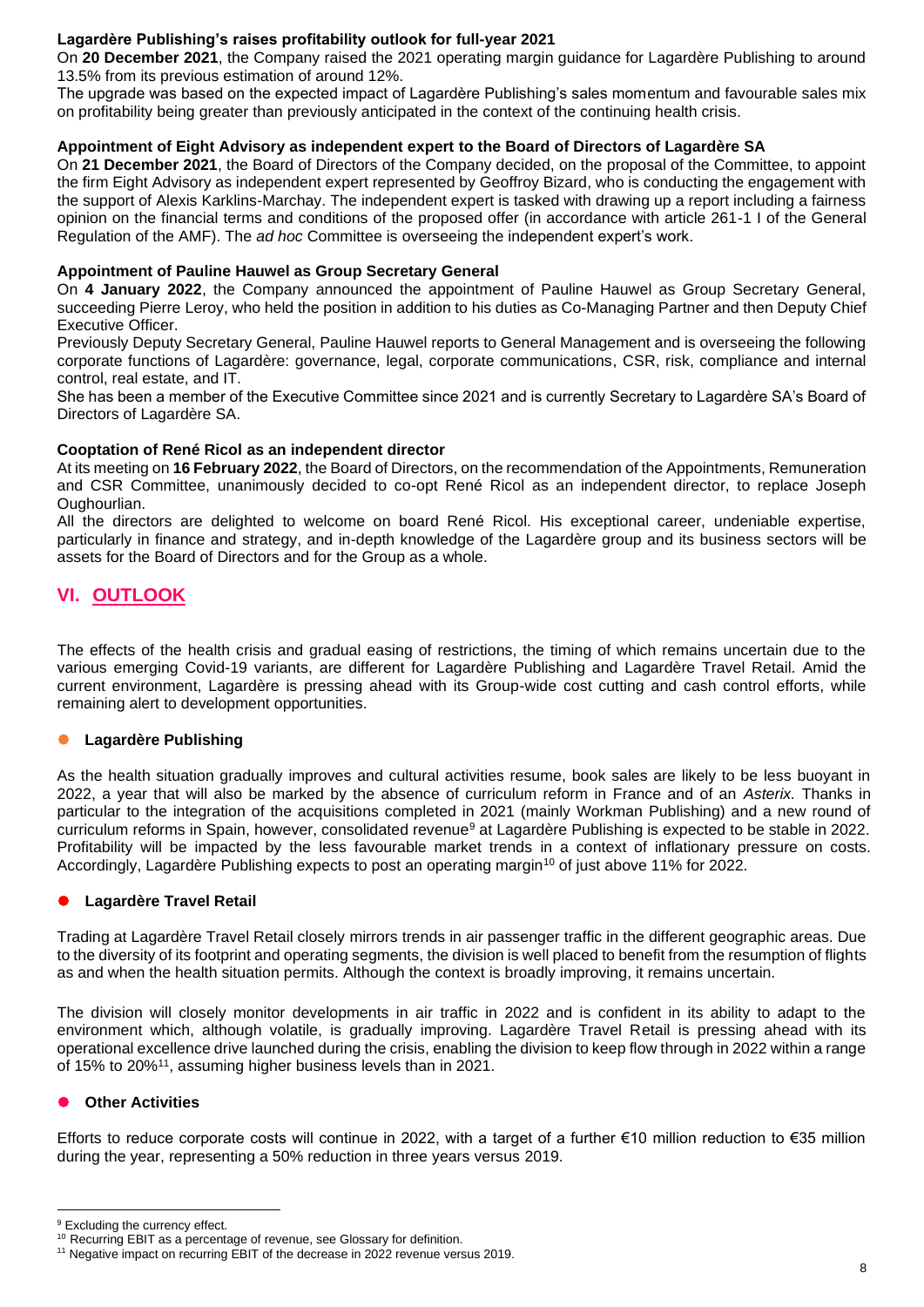#### ⚫ **Dividend**

Thanks to cost control efforts at the business and corporate levels and operating cash generation, the Group ended the vear with liquidity of more than  $€2$  billion.

On that basis and the excellent 2021 operating performance, the Board of Directors will submit a resolution to the Annual General Meeting of 22 April 2022, inviting the shareholders to approve an ordinary dividend of €0.50 per share for 2021.

# **VII. INVESTOR CALENDAR<sup>12</sup>**

- **Annual General Meeting**: Friday, 22 April 2022 at 10:00 a.m. at Casino de Paris.
- **Ordinary dividend**: the ex-dividend date for the ordinary dividend (proposed at €0.50 per share) for 2021 is expected to be 25 April 2022, with a payment date as from 27 April 2022.
- **First-quarter 2022 revenue**: Tuesday, 26 April 2022, before market opening.
- **First-half 2022 results**: Wednesday, 27 July 2022, after market close.
- **Third-quarter 2022 revenue**: Thursday, 27 October 2022, after market close.

**\*\*\***

## **VIII. APPENDICES**

### **FOURTH-QUARTER 2021 REVENUE**

|                         |         | Revenue (€m) |          | Change<br>vs. 2020 (%) |  |
|-------------------------|---------|--------------|----------|------------------------|--|
| $\epsilon$ m            | Q4 2020 | Q4 2021      | reported | like for like          |  |
| Lagardère Publishing    | 700     | 772          | $+10.3$  | $+4.7$                 |  |
| Lagardère Travel Retail | 380     | 749          | $+97.1$  | $+94.1$                |  |
| Other Activities*       | 65      | 70           | $+7.7$   | $+11.2$                |  |
| Target scope            | 1,145   | 1,591        | $+39.1$  | $+35.3$                |  |
| Non-retained scope**    | 18      |              |          |                        |  |
| <b>LAGARDÈRE</b>        | 1,163   | 1,591        | $+36.9$  | $+35.3$                |  |

\* *Lagardère News (*Paris Match*,* Le Journal du Dimanche*, Europe 1, Virgin Radio, RFM and the Elle brand licence), the Entertainment businesses, and the Group Corporate function.*

*\*\* Including Lagardère Studios and excluding Lagardère Sports, classified as a discontinued operation in accordance with IFRS 5.*

\*\*\*

#### **CHANGES IN SCOPE OF CONSOLIDATION AND EXCHANGE RATES**

Full-year 2021:

The difference between consolidated and like-for-like revenue data is attributable to a €29 million negative foreign exchange effect resulting from the depreciation of the US dollar (€47 million) and the appreciation of the pound sterling (€20 million), and to a €78 million negative scope effect, breaking down as:

<sup>&</sup>lt;sup>12</sup> Dates susceptible to change.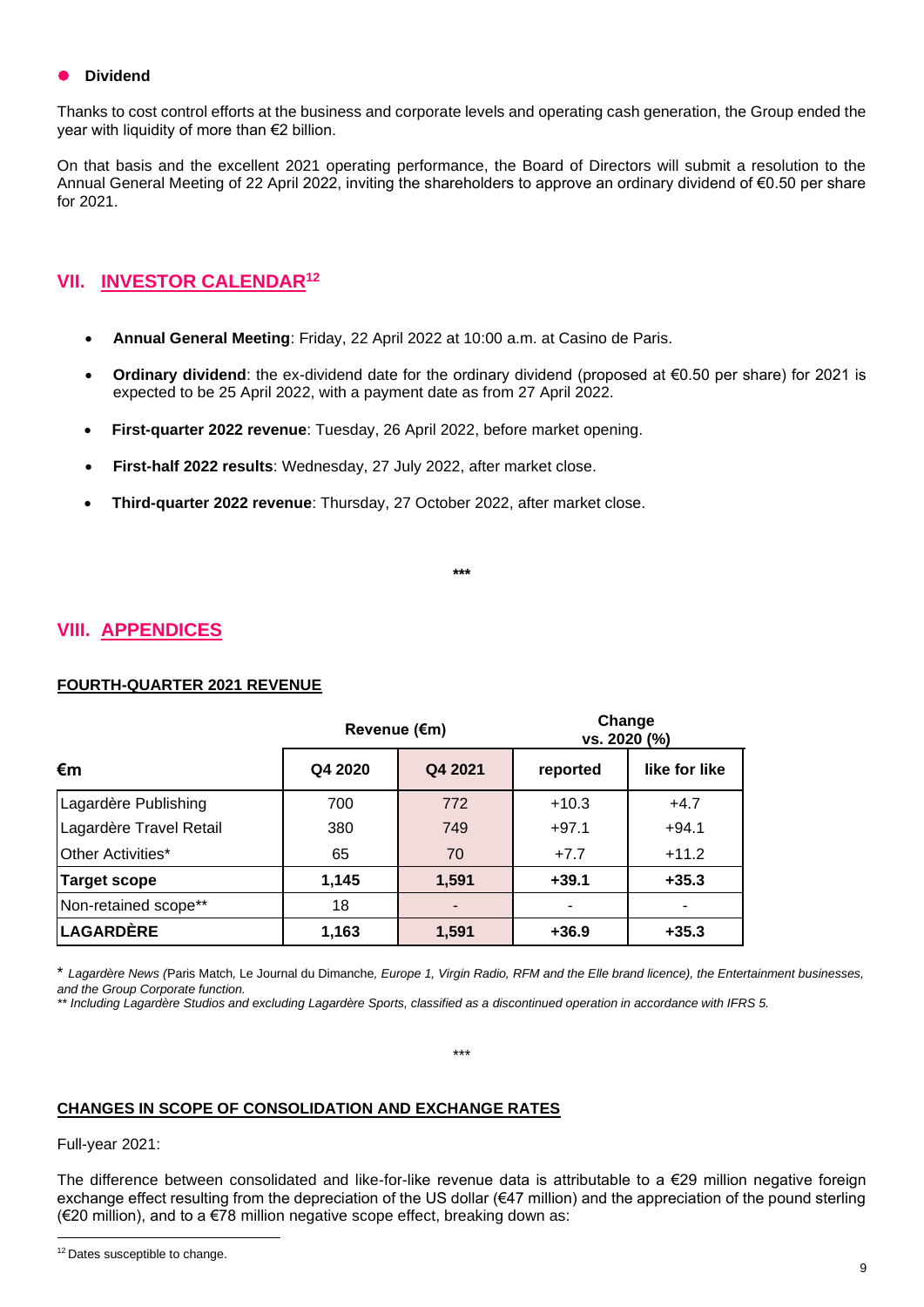- a €137 million negative scope impact from disposals, mainly concerning Lagardère Studios, finalised on 30 October 2020;
- a €59 million positive impact of external growth transactions, chiefly reflecting the acquisition of Workman Publishing and Laurence King Publishing.

# **IX. GLOSSARY**

Lagardère uses alternative performance measures which serve as key indicators of the Group's operating and financial performance. These indicators are tracked by the Executive Committee in order to assess performance and manage the business, as well as by investors in order to monitor the Group's operating performance, along with the financial metrics defined by the IASB. These indicators are calculated based on accounting items taken from the consolidated financial statements prepared under IFRS and a reconciliation with those items is provided in this press release, in the annual 2021 results presentation, or in the notes to the annual condensed consolidated financial statements.

### ➢ **Like-for-like revenue**

Like-for-like revenue is used by the Group to analyse revenue trends excluding the impact of changes in the scope of consolidation and in exchange rates.

The like-for-like change in revenue is calculated by comparing:

- revenue for the period adjusted for companies consolidated for the first time during the period and revenue for the prior-year period adjusted for consolidated companies divested during the period;
- revenue for the prior-year period and revenue for the current period adjusted based on the exchange rates applicable in the prior-year period.

The scope of consolidation comprises all fully-consolidated entities. Additions to the scope of consolidation correspond to business combinations (acquired investments and businesses), and deconsolidations correspond to entities over which the Group has relinquished control (full or partial disposals of investments and businesses, such that the entities concerned are no longer included in the Group's financial statements using the full consolidation method).

The difference between reported and like-for-like figures is explained in section VIII – Appendices of this press release.

### ➢ **Recurring EBIT (Group recurring EBIT)**

The Group's main performance indicator is recurring operating profit of fully-consolidated companies (recurring EBIT), which is calculated as follows:

### **Profit (loss) before finance costs and tax**

Excluding:

- Income (loss) from equity-accounted companies before impairment losses
- Gains (losses) on disposals of assets
- Impairment losses on goodwill, property, plant and equipment, intangible assets and investments in equityaccounted companies
- Net restructuring costs
- Items related to business combinations:
	- Acquisition-related expenses
	- Gains and losses resulting from purchase price adjustments and fair value adjustments due to changes in control
	- Amortisation of acquisition-related intangible assets
- Specific major disputes unrelated to the Group's operating performance
- Items related to leases and finance sub-leases:
	- Cancellation of fixed rental expense\* on concession agreements
	- Depreciation of right-of-use assets on concession agreements
	- Gains and losses on leases

\* Cancellation of fixed rental expense on concession agreements is equal to the repayment of the lease liability, the associated change in working capital and interest paid in the statement of cash flows.

The reconciliation between recurring operating profit of fully consolidated companies (Group recurring EBIT) and profit before finance costs and tax is set out in the 2021 full-year results presentation.

#### ➢ **Flow-through ratio**

Flow through is calculated by dividing the change in recurring operating profit of fully-consolidated companies (recurring EBIT) by the change in revenue. This indicator is used by the Group in the context of the Covid-19 pandemic to measure the effect of the decline in revenue compared with 2019 on recurring EBIT.

### ➢ **Operating margin**

Operating margin is calculated by dividing recurring operating profit of fully consolidated companies (Group recurring EBIT) by revenue.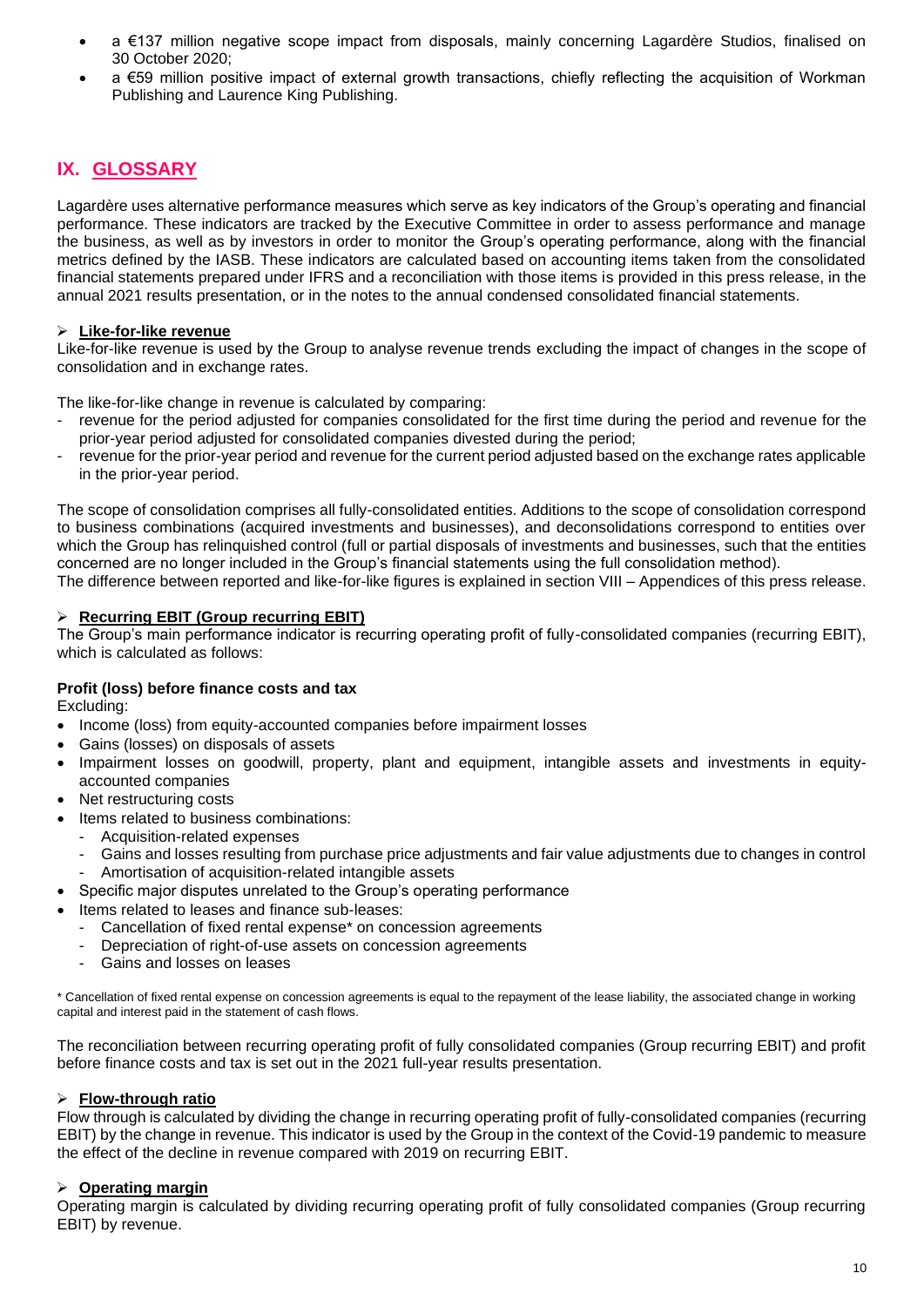### ➢ **Recurring EBITDA over a rolling 12-month period**

Recurring EBITDA is calculated as recurring operating profit of fully consolidated companies (Group recurring EBIT) plus dividends received from equity-accounted companies, less depreciation and amortisation charged against property, plant and equipment and intangible assets, amortisation of the cost of obtaining contracts, and the cancellation of fixed rental expense\*\* on property and other leases, plus recurring EBITDA from discontinued operations.

\*\* Cancellation of fixed rental expense on concession agreements is equal to the repayment of the lease liability, the associated change in working capital and interest paid in the statement of cash flows.

### ➢ **Adjusted profit (loss) – Group share**

Adjusted profit – Group share is calculated on the basis of profit for the period, excluding non-recurring/non-operating items, net of the related tax and of minority interests, as follows:

### **Profit (loss) for the year**

Excluding:

- Gains (losses) on disposals of assets
- Impairment losses on goodwill, property, plant and equipment, intangible assets and investments in equityaccounted companies
- Net restructuring costs
- Items related to business combinations:
	- Acquisition-related expenses
	- Gains and losses resulting from purchase price adjustments and fair value adjustments due to changes in control
- Amortisation of acquisition-related intangible assets
- Specific major disputes unrelated to the Group's operating performance
- Tax effects of the above items
- Non-recurring changes in deferred taxes
- Items related to leases and finance sub-leases:
	- Cancellation of fixed rental expense\*\*\* on concession agreements
	- Depreciation of right-of-use assets on concession agreements
	- Interest expense on lease liabilities under concession agreements
	- Gains and losses on leases
- Adjusted profit attributable to minority interests: profit attributable to minority interests adjusted for minorities' share in the above items

### **= Adjusted profit – Group share**

\*\*\* Cancellation of fixed rental expense on concession agreements is equal to the repayment of the lease liability, the associated change in working capital and interest paid in the statement of cash flows.

The reconciliation between profit and adjusted profit – Group share is set out in section II – Main income statement items of this press release.

### ➢ **Free cash flow**

Free cash flow is calculated as cash flow from operations before changes in working capital, the repayment of lease liabilities and related interest paid, changes in working capital and interest paid plus net cash flow relating to acquisitions and disposals of property, plant and equipment and intangible assets.

The reconciliation between cash flow from operations and free cash flow is set out in section III – Other financial information of this press release.

#### ➢ **Free cash flow excluding changes in working capital**

Free cash flow excluding changes in working capital is calculated by deducting changes in working capital from free cash flow.

### ➢ **Net debt**

Net debt is calculated as the sum of the following items:

- Short-term investments and cash and cash equivalents
- Financial instruments designated as hedges of debt
- Non-current debt
- Current debt
- **= Net debt**

The reconciliation between balance sheet items and net debt is set out in the 2021 results presentation.